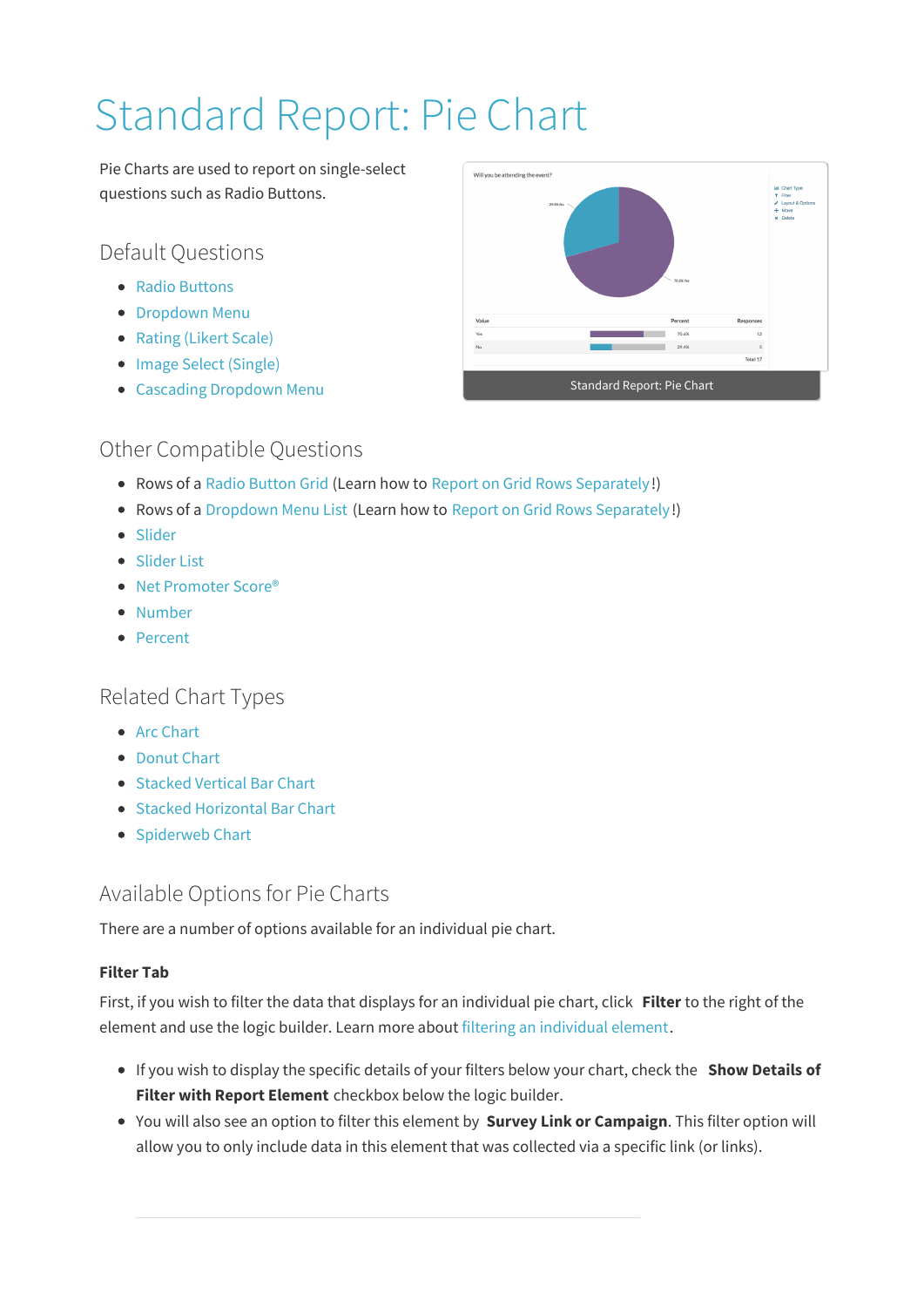| <b>Edit Report Element</b>                         |             |
|----------------------------------------------------|-------------|
| Chart Type<br><b>Filter</b><br>Layout & Options    |             |
|                                                    |             |
| <b>Remove All Logic</b>                            |             |
| ÷<br>is exactly equal to<br>--Select a condition-- |             |
| + Add Condition                                    | + Add Group |
| Show Details of Filter with Report Element         |             |
| > Filter by Survey Link or Campaign                |             |
|                                                    |             |

### **Chart Type Tab**

Second, questions that default to display as a Pie Chart can also be displayed as a number of different chart types. Click **Chart Type** to the right of the element and select a different chart type from the available options.



#### **Layout & Options Tab**

To explore even more options, review the settings available within the **Layout & Options** section.

#### **Question Options**

- **Chart** Include or exclude the main chart.
- **Summary Table** This is the table below the chart that includes the value, percent and count.
- **Statistics** See below list of available statistics for this chart type.

#### **Answer Options**

- **N/A Options** Include or exclude options set as not applicable.
- **Disabled Options** If you have disabled certain options on the Build tab, you can still display those in the report by checking this item.